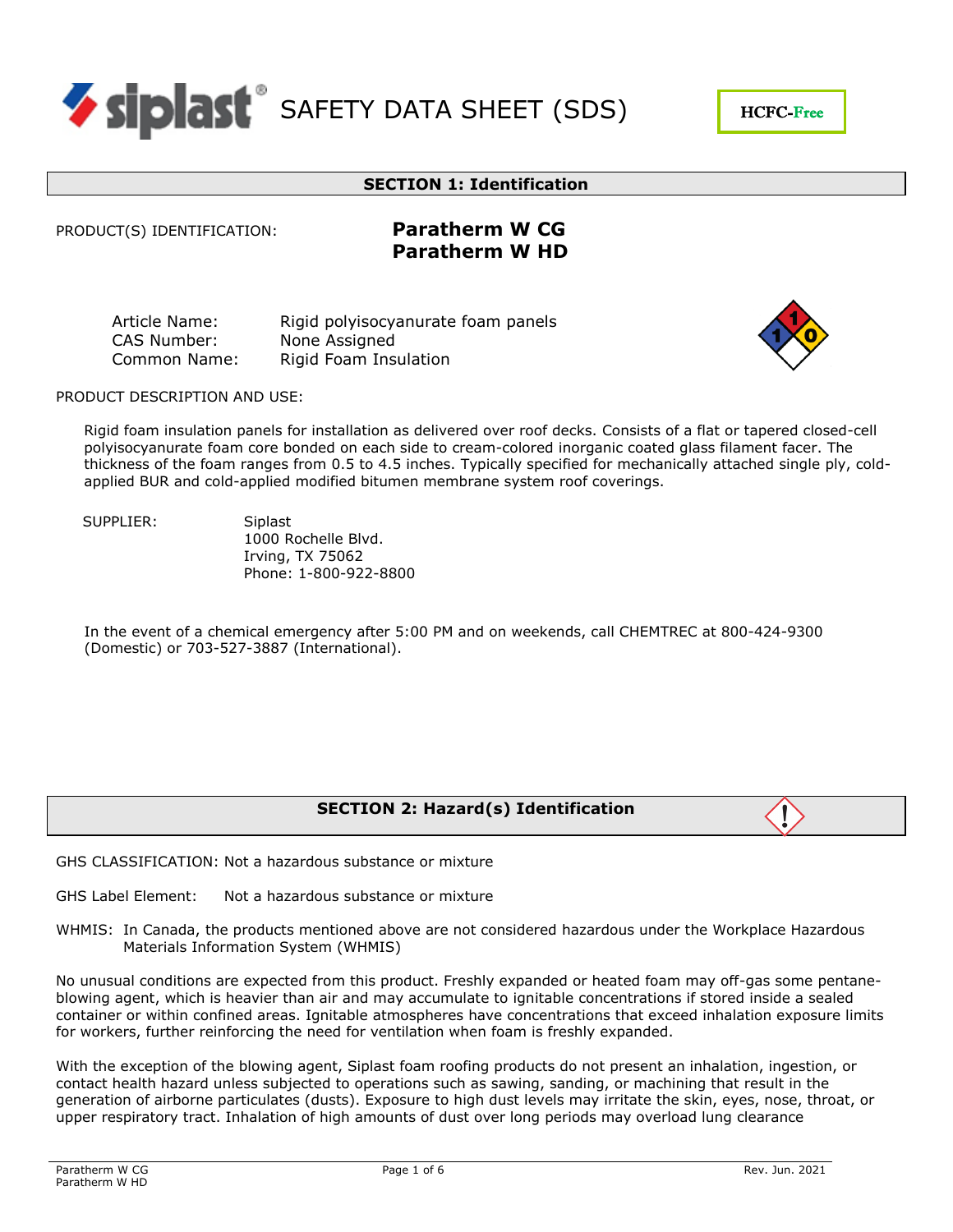mechanisms and make lungs more vulnerable to respiratory disease. [See Section 3 of this SDS for other exposure limit standards for the product ingredients.]

|                      | LC50                    | LD50                                | Hodge & Sterner classes |                        |
|----------------------|-------------------------|-------------------------------------|-------------------------|------------------------|
|                      | $mg/(m3$ air)           | mg/(kg body wgt)                    | (inhalation)            | (oral)                 |
| Pentanes             | 364,000 (rat, inh, 4hr) | 446 (mouse, i.v.)                   | relatively harmless     | insufficient data      |
| Calcium<br>carbonate | Not available           | 64,500 (rat, oral)                  | insufficient data       | relatively<br>harmless |
| Formaldehyde         | 400 (mouse, inh, 2hr)   | 42 (mouse, oral)<br>100 (rat, oral) | moderately toxic        | moderately toxic       |

Canadian users: LD50 and LC50 data are listed below for those constituent(s) that data is available.

#### POTENTIAL HEALTH EFFECTS:

Primary Means of Exposure: Inhalation of particulates<br>Secondary Means of Exposure: Eye and skin contact with

Eye and skin contact with particulates and inhalation of vapors

#### INHALATION HEALTH HAZARDS:

#### *For polyiso foams (generated dust and residual vapor)*

- Acute: Dust may cause transient mechanical irritation of the upper respiratory tract. Workplace exposures to residual pentanes from this product are expected to be below levels of any health risk. Overexposure to high concentrations of pentane can cause narcotic effects. Signs and symptoms of overexposure to pentane include headache, nausea, dizziness, difficulty walking, or sleepiness. Studies have shown that short-term (10-minute) exposures to pentane concentrations as high as 5,000 ppm (11,750 mg/m<sup>3</sup>) produced no symptoms. Workplace exposure limits are provided in table below.
- Chronic: There is no evidence that dust from polyiso foam causes disease in humans, and no chronic effects are known for exposures to pentane.

#### *For continuous filament glass fibers in facers (generated dust)*

- Acute: Airborne fragments of glass fibers may cause mechanical irritation of the upper respiratory tract, particularly mouth, nose and throat; glass dust may cause transient irritation of the upper respiratory tract. Workplace exposure limits are provided in table below.
- Chronic: No chronic health effects are known to be associated with exposure to glass fibers. Results from epidemiological studies have not shown any increase in respiratory disease or cancer. The International Agency for Research on Cancer has classified continuous filament fiberglass ―Not Classifiable as to Carcinogenicity to Humans" (Group 3).

#### *For limestone and latex in facers (generated dust)*

- Acute: Dust may cause transient mechanical irritation of the upper respiratory tract. Workplace exposure limits are provided in table below.
- Chronic: There is no evidence that dust, containing limestone or latex, causes disease in humans.

#### EYE CONTACT HEALTH HAZARDS:

Acute: Mechanical irritation, redness, tearing, and blurred vision can occur if dusts generated from these products come into contact with eyes. Chronic: None known

# SKIN CONTACT HEALTH HAZARDS:

- Acute: Direct contact with rough-cut foam or facers can cause mechanical abrasion cuts or puncture to fingers, hands or exposed skin. Chronic: None known
- 

# SIGNS AND SYMPTOMS OF EXPOSURE:

Irritation of the upper respiratory tract, eyes, and/or skin.

# MEDICAL CONDITIONS GENERALLY AGGRAVATED BY EXPOSURE:

Any condition generally aggravated by mechanical irritants in the air or on the skin. Specific data are not available which address medical conditions that are generally recognized as being aggravated by exposure to this product.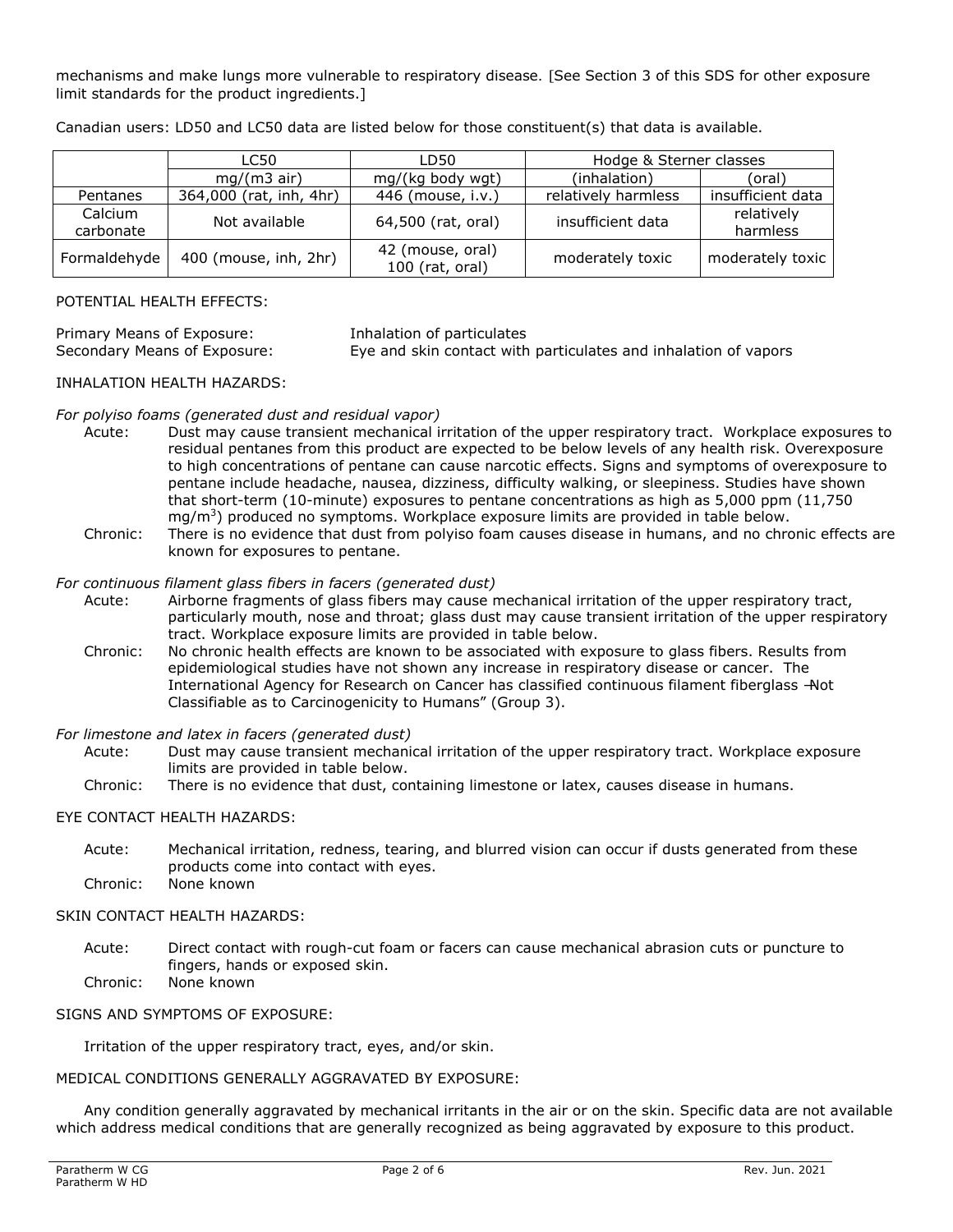#### CARCINOGENICITY:

| Ingredient:            | Textile Fibrous Glass      |
|------------------------|----------------------------|
| NTP:                   | Not Listed                 |
| IARC:                  | Not Classifiable - Group 3 |
| OSHA:                  | Not Listed                 |
| Mutagenicity:          | None                       |
| Teratogenicity:        | None                       |
| Reproductive Toxicity: | None                       |
|                        |                            |

California Proposition 65:  $\triangle$  WARNING: This product can expose you to chemicals including formaldehyde, which is known to the State of California to cause cancer. For

more information, go to ww[w.P65Warnings.ca.gov](http://www.p65warnings.ca.gov/)

Paratherm W CG & Paratherm W HD do not contain any formaldehyde compounds in the closed-cell polyisocyanurate foam core. However, there is a trace amount in the coated glass filament facer that is bonded to the foam core.

# **SECTION 3: Composition and Ingredient Information**

#### **This item meets the definition of an "article" in the OSHA Hazard Communication Standard 29CFR1910.1200.** *Non-hazardous* **according to 29CFR1910.1200 when used as intended.**

\* The foam core does not contain urea formaldehyde

| <b>COMMON NAME</b>                          | CHEMICAL NAME                                     | WEIGHT % IN ARTICLE# | <b>CAS NUMBER</b> |
|---------------------------------------------|---------------------------------------------------|----------------------|-------------------|
| Polyiso foam, containing:                   | polyurethane modified<br>polyisocyanurate polymer | 50                   | None              |
| Residual blowing agent                      | pentanes                                          | $<$ 3                | $109 - 66 - 0$    |
| Non-woven coated glass facer<br>containing: |                                                   | 50                   | None              |
| Fiberglass                                  | continuous filament glass<br>fibers               | 20                   | 65997-17-3        |
| I imestone                                  | limestone                                         | Proprietary          | 1317-65-3         |
| Latex                                       | polyvinyl acetate                                 | Proprietary          | $9003 - 20 - 7$   |

‡Weight % based on 1-inch foam thickness.

#### AIRBORNE EXPOSURE LIMITS:

|                                                                            | <b>OSHA PEL</b>                  | <b>ACGIH TLV</b>   | NIOSH REL                            |
|----------------------------------------------------------------------------|----------------------------------|--------------------|--------------------------------------|
| Constituent or Category                                                    | $(mg/m^3)$                       | (mg/m)             | (mg/m)                               |
| Nuisance dusts NOS<br>containing no asbestos and<br><1% crystalline silica | 15 TWA total<br>5 TWA respirable | <b>10 TWA</b>      | Not applicable                       |
| Fiberglass dust                                                            | See nuisance dusts               | 5 TWA              | Not applicable                       |
| Limestone dust                                                             | See nuisance dusts               | See nuisance dusts | 10 TWA total<br>5 TWA respirable     |
| Pentanes vapor                                                             | 2950 TWA                         | 1410 TWA           | 350 TWA<br>1800 Ceiling<br>3525 IDLH |
| Formaldehyde                                                               | $0.9$ TWA<br>2.5 STEL            | $0.4$ TWA          | $0.02$ TWA<br>$0.12$ STEL<br>25 IDLH |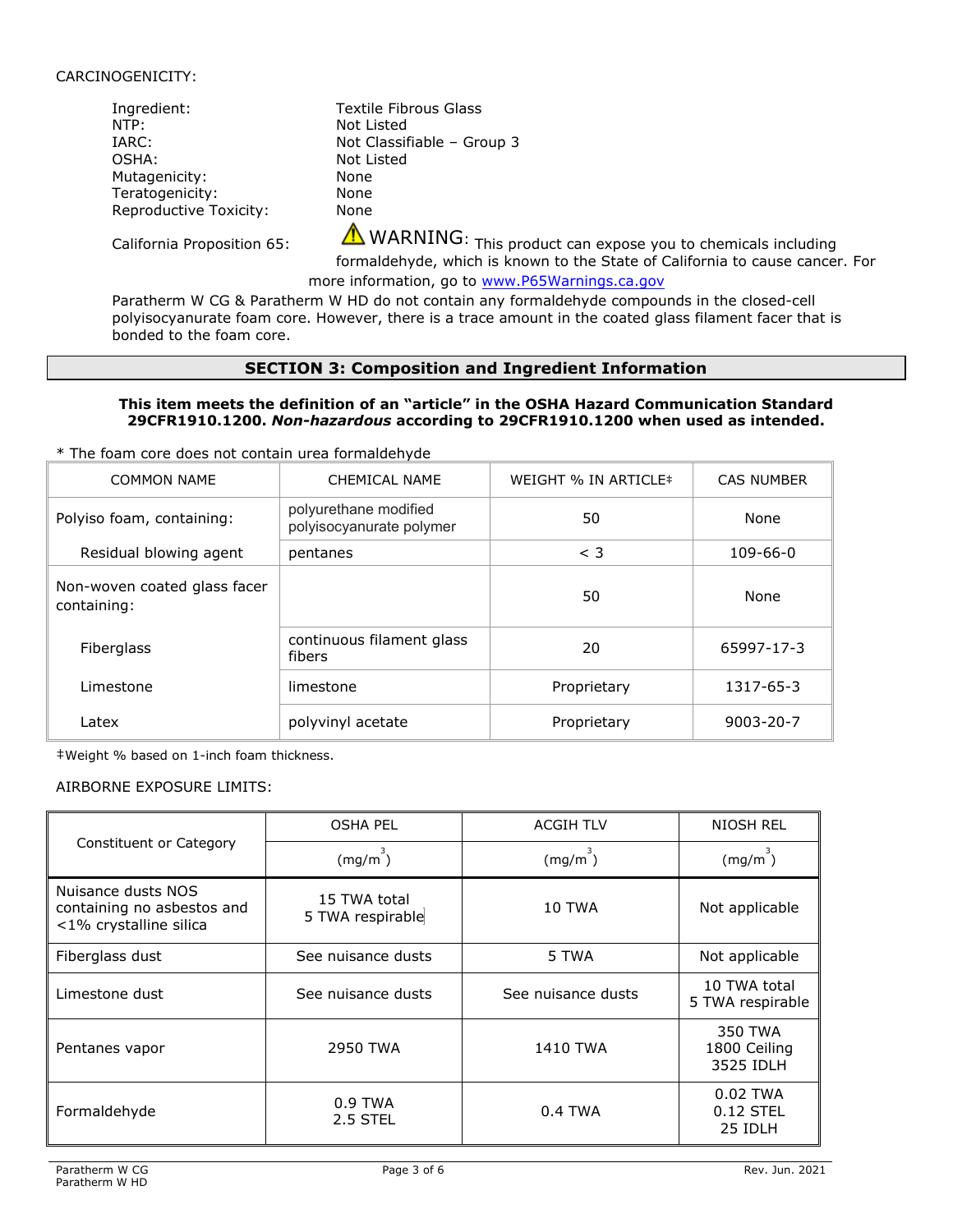# **SECTION 4: First Aid Measures**

FIRST AID PROCEDURES:

Inhalation: Remove to fresh air. Drink water to clear throat and blow nose to remove dust. Skin: Wash with soap and cool running water. Eyes: Flush eyes with running water for at least 15 minutes. Do not rub or wipe eyes. If irritation persists, consult a medical professional. Ingestion: Product is not intended to be ingested or eaten. If product is ingested, irritation of the gastrointestinal tract may occur, and should be treated symptomatically. Do not induce vomiting. Rinse mouth with water to remove particles, and drink plenty of water to help reduce the irritation. [No chronic effects are expected following ingestion.]

*Note to Physician: This product is a mechanical irritant. It is not expected to produce any chronic health effects from acute exposures. Treatment should be directed toward removing the source of irritation with symptomatic treatment as necessary.* 

# **SECTION 5: Fire Fighting Measures**

The product is a solid article that will burn if exposed to an ignition source of sufficient heat and intensity, or open flame, such as a welder's torch. It should be installed with a 15-minute thermal barrier between it and the structure's interior. Under certain fire conditions, combustible gases can be generated, creating rapidly spreading, high-intensity flames and dense, black smoke. Burning of this product can produce irritating and potentially toxic fumes and gases, including carbon monoxide and carbon dioxide; other undetermined hydrocarbon fractions could be released in small quantities.

| Flashpoint:<br>Auto-ignition temperature: | Not applicable (product is not a liquid)<br>Not determined                                      |
|-------------------------------------------|-------------------------------------------------------------------------------------------------|
|                                           |                                                                                                 |
| Extinguishing media:                      | Water spray/fog, $CO2$ , dry chemical (consider media appropriate for surrounding<br>materials) |
| Respirator for fire-fighting:             | Self-contained breathing apparatus (SCBA)                                                       |

Pentane vapors may be emitted from freshly produced foam or when product is heated. Pentane concentrations between the lower and upper explosive limits (LEL and UEL) may accumulate under unique circumstances inside a sealed container or within confined areas. If such concentrations are provided a source of ignition, there may be a very high rate of flame propagation.

| Pentane: | Flashpoint    | $\leq$ -37°C    | Vapor pressure = $514$ mm Hg at $25^{\circ}$ C |                          |
|----------|---------------|-----------------|------------------------------------------------|--------------------------|
|          | Boiling point | $= 28$ to 49 °C | LEL                                            | $= 1.5\%$ (35,000 mg/m3) |
|          |               |                 | UEL                                            | $= 7.8\%$                |
|          | Vapor density | $= 2.49$        |                                                |                          |

### **SECTION 6: Accidental Release Measures**

Do not discard residues into sewers, storm sewers, or surface waters. If accidentally released to a water body, material will float and disperse with wind and current; contain the material with booms and remove either manually or with a vacuum truck.

If accidentally released to land, scoop up material and put into suitable container for disposal.

- Chemicals in this material are not expected to cause harm to aquatic or terrestrial plants or animals; however, fish or other animals may eat the product, which could obstruct their digestive tracts.
- Be a good steward of the environment and clean up residues (some components of the product are not biodegradable).

#### **SECTION 7: Handling and Storage**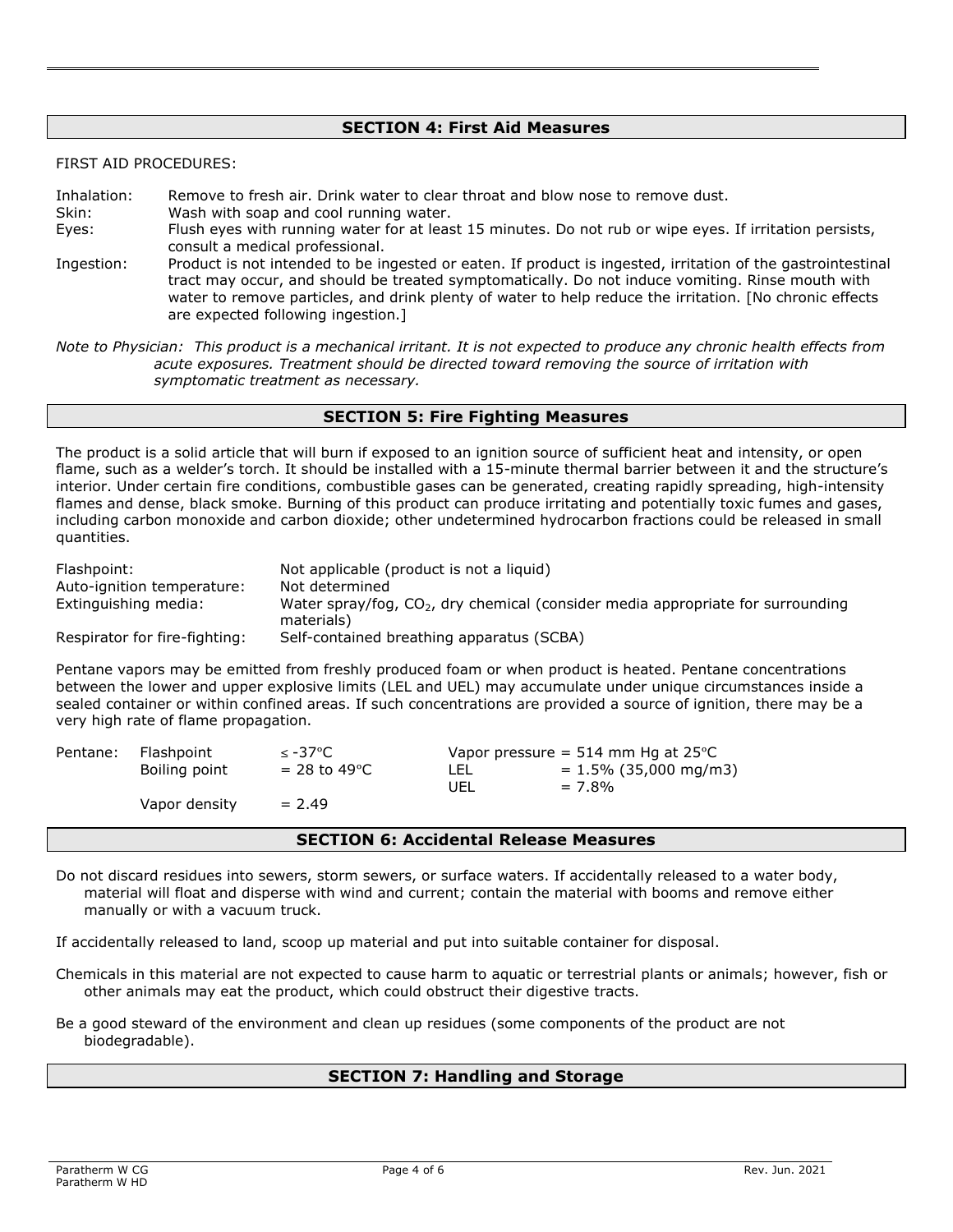Storage: Store in a dry, well-ventilated area. Assure storage containers or areas and shipping containers are adequately ventilated. No Smoking—No Matches—No Lighters—No Welding rules should be enforced. Install according to manufacturer's recommendations.

Installation Procedure: Cutting of product should be done in a manner to reduce or control generation of airborne dusts. Avoid unnecessary dust exposures when cutting or abrading by using adequate local or general ventilation. Avoid dust contact with ignition sources. Handle product using good industrial hygiene and safety practices.

# **SECTION 8: Exposure Control – Personal Protection**

- Respiratory Protection: If respiratory tract irritations occur or if any dust exposure limit is exceeded, use a respirator such as 3M Model 8271 or Model 8210, or equivalent for protection against nuisance dusts. When normal ventilation is provided to work area, no respiratory protection is needed for pentane vapor.
- Protective Clothing: To avoid skin irritation from excessive dust generated during cutting operations, wear longsleeved, loose fitting clothing, long pants, and gloves.

Eye Protection: Goggles or safety glasses with side shields are recommended.

- Work Area Cleanup: Pick up large pieces; do not wash down drain. Sweep or vacuum smaller pieces into a waste container for disposal. If needed, use water spray to wet down and minimize dust generation. Do not dry sweep dust accumulation or use compressed air for cleanup.
- Hygienic Practices: Exposed skin areas should be washed with soap and cool water after working with product. Clothing should be laundered separately from other clothes.

# **SECTION 9: Physical/Chemical Characteristics**

The following applies to the product (article), not to pure forms of individual constituents of the product:

Appearance: White or cream-colored foam flat or tapered solid with a coated glass mat facing on each side.

#### PROPERTY PROPERTY

Boiling Point (°F): NA<br>
Melting Point (°F): >250 Solubility (Water): Insoluble Melting Point  $(°F):$  >250 Solubility (Water): Vapor Pressure: NA Vapor Density (Air=1): NA Percent Volatile By Volume: <1 France Rate: NA pH: NA Odor: Negligible

NA=not applicable

# **SECTION 10: Stability and Reactivity**

Stability: Stable. Service temperature range: -100 to 250°F. To prevent structural deterioration, avoid contact with acetone, methyl ethyl ketone, tetrahydrofuran, chlorine, chloroform, hydrogen peroxide, ethylene dichloride, dimethyl sulfoxide, and dimethyl formamide.

Hazardous Decomposition Products: None identified

Hazardous Polymerization: Will not occur

# **SECTION 11: Toxicological Information**

Extensive medical-scientific research has been conducted regarding the health aspects of fiber glass over the past 50 years. The International Agency for Research on Cancer (IARC), and agency of the World Health Organization (WHO), at a meeting in June 1987, reviewed all of the significant research on the health effects attributed to fiber glass.

IARC determined that the data from both human and animal studies was inadequate to classify continuous filament glass fibers such as used in fiber glass reinforcement products, as carcinogenic to humans.

No chronic health effects are known to be associated with exposure to glass fibers. Results from epidemiological studies have not shown any increase in respiratory disease or cancer. The International Agency for Research on Cancer has classified continuous filament fiberglass -Not Classifiable as to Carcinogenicity to Humans" (Group 3).

#### **SECTION 12: Ecological Information**